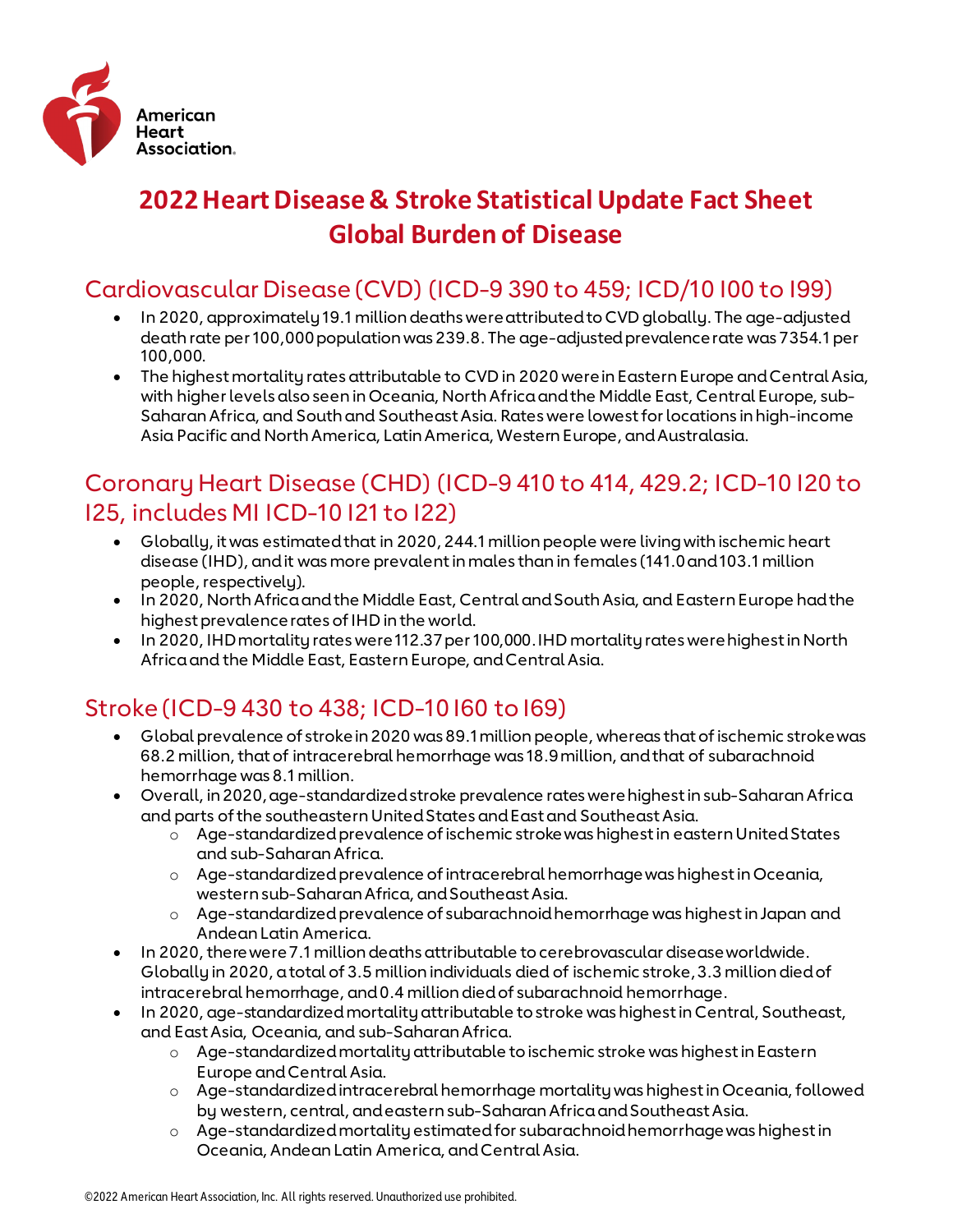#### High Blood Pressure (HBP) (ICD-9 401 to 404; ICD-10 I10 to I15)

- Based on 2020 data, age-standardized mortality rates attributable to high systolic blood pressure (SBP) were highest in Central and Southeast Asia, Eastern and Central Europe, and parts of Africa and the Middle East.
- Between 1990 and 2015, the number of deaths related to SBP ≥140 mm Hg did not increase in high-income countries (from 2.197 to 1.956 million deaths) but did increase in high-middleincome (from 1.288 to 2.176 million deaths), middle-income (from 1.044 to 2.253 million deaths), low-middle-income (from 0.512 to 1.151 million deaths), and low-income (from 0.146 to 0.293 million deaths) countries.
- Based on 2015 data, there were 3.47 billion adults worldwide with SBP of 110 to 115 mm Hg or higher. Of this group, 874 million had SBP ≥140 mm Hg.

### High Blood Cholesterol and Other Lipids

- In 2020, high low-density lipoprotein cholesterol accounted for 4.5 million deaths.
- In 2020, the age standardized mortality rates (per 100 000) attributable to high LDL-C were highest in Eastern Europe and Central Asia.

#### Smoking

- In 2015, there were a total of 933.1 million smokers globally, of whom 82.3% were male. Tobacco (including smoking, secondhand smoke, and chewing tobacco) caused an estimated 8.1 million deaths globally in 2020 (6.3 million men and 1.8 million women).
	- o Global Burden of Disease study investigators estimated that in 2019, smoking tobacco was the second-leading risk of mortality (high SBP was number 1), and tobacco ranked third in disability-adjusted life years globally.
- Based on 2020 data, Oceania, East and Central Asia, and Central and Eastern Europe had the highest age-standardized mortality rates attributable to tobacco.

#### Physical Inactivity

- Prevalence of physical inactivity in 2016 was reported to be 27.5% of the population globally. There were higher numbers of women than men reporting insufficient physical activity globally.
- Mortality rates attributable to low physical activity were highest in North Africa and the Middle East and southern sub-Saharan Africa in 2020.

#### Overweight and Obesity

- Based on 2020 data, age-standardized mortality rates attributable to high body mass index were lowest in high-income Asia Pacific and highest in Oceania, Central Asia, the Middle East and North Africa, southern sub-Saharan Africa, and locations in Central and Eastern Europe, Central sub-Saharan Africa, and Central Latin America.
- High BMI was attributed to 2.40 million global deaths in 2020.